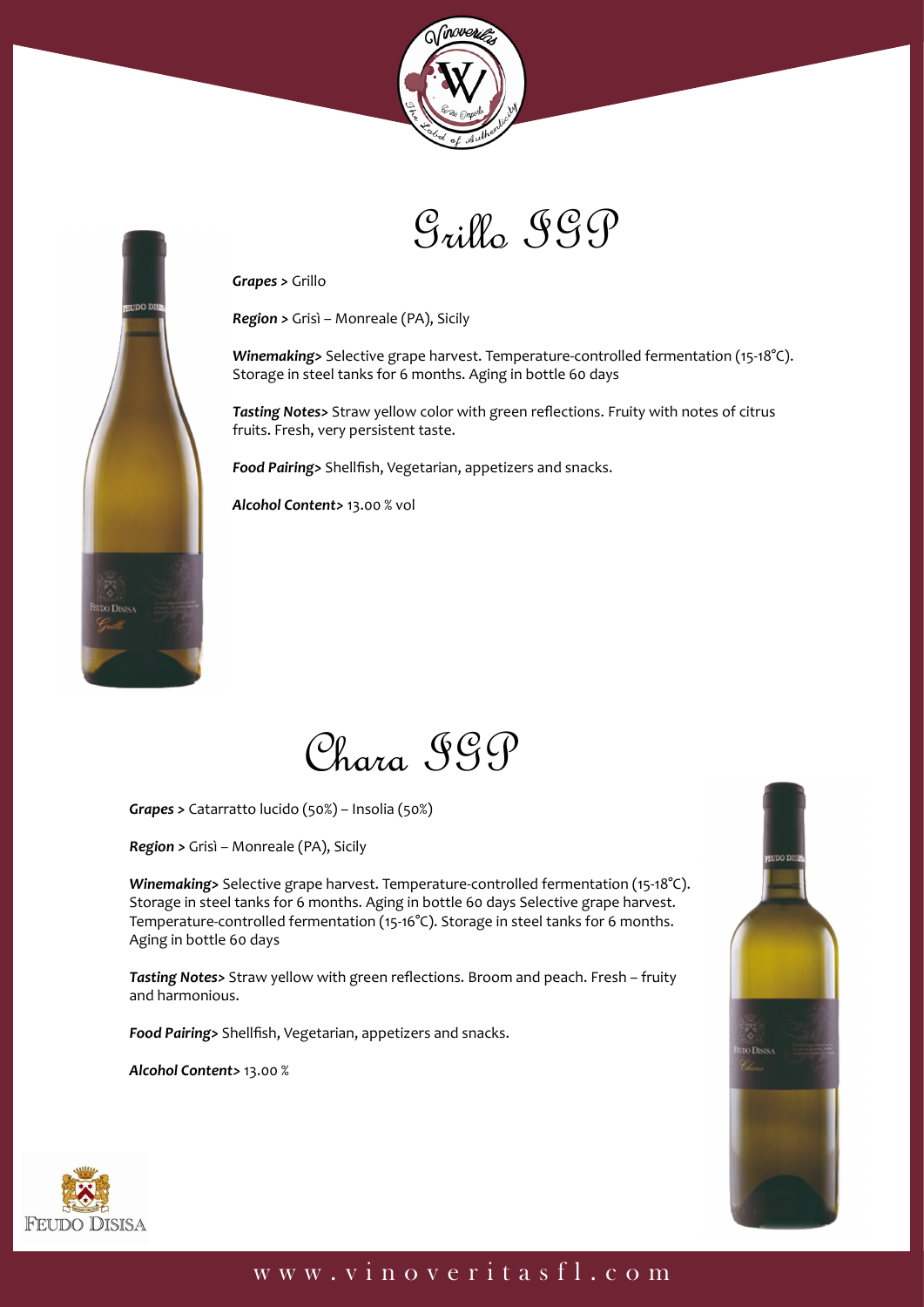



*Grapes >* Catarratto

*Region >* Grisì – Monreale (PA), Sicily

*Winemaking>* Selective grape harvest. Temperature-controlled fermentation (15 – 18°C). Storage in steel tanks for 6 months. Aging in bottle 60 days.

*Tasting Notes>* Straw yellow with green reflections. Broom and peach. Fresh – fruity and harmonious.

*Food Pairing>* Shellfish, Vegetarian, appetizers and snacks.

*Alcohol Content>* 12.50 % vol



*Grapes >* Chardonnay

LU BANCI

露 **FEUDO DISISA** 

*Region >* Grisì – Monreale (PA), Sicily

*Winemaking>* Selective grape harvest.Temperature- controlled fermentation (15 – 18°C).Storage in steel tanks for 6 months.Aging in bottle 120 days.

*Tasting Notes>* Golden yellow. Fruity with notes of honey and citrus fruit. Very persistant.

*Food Pairing>* Shellfish, Vegetarian, appetizers and snacks.

*Alcohol Content>* 13.00 % vol



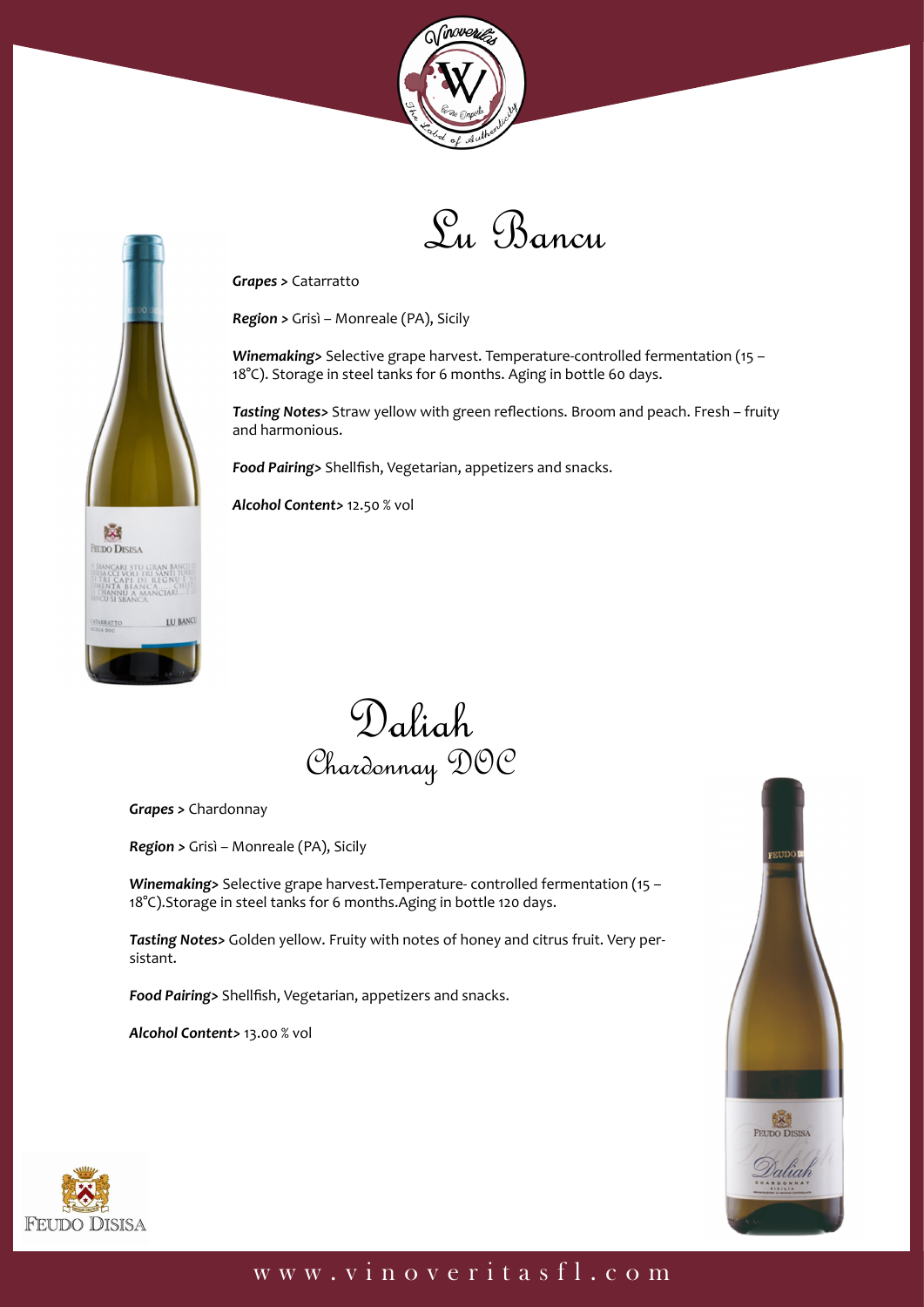



*Grapes >* Nero d'Avola

*Region>* Grisì – Monreale (PA), Sicily

*Winemaking>* Selective grape harvest. Skin contact 18 days.Temperature-controlled fermentation (27 °C). Malolactic in steel tank.Storage 14 months in oak barrels.Aging in bottle 1 year.

*Tasting Notes>* Intense ruby red color with purple hues. Fruity with notes of cherry and rasperry. Full, persistent and harmonic taste.

*Food Pairing>* Beef Pasta Lamb.

Adhara IGT

*Grapes >* Syrah

寥

**RL** 

R<sup>j</sup>

*Region >* Grisì – Monreale (PA), Sicily

*Winemaking>* Selective grape harvest. Skin contact 15 days. Temperature-controlled fermentation (27°C). Malolactic in steel tanks. The 30 % storage in barrels for 6 months the 70% storage in steel tanks for 6 months. Aging in bottle 120 days.

*Tasting Notes>* Intense ruby red color with purple hues. Fruity with notes of cherry and raspberry. Full, persistent and harmonic taste.

*Alcohol Content>* 13.50 % vol



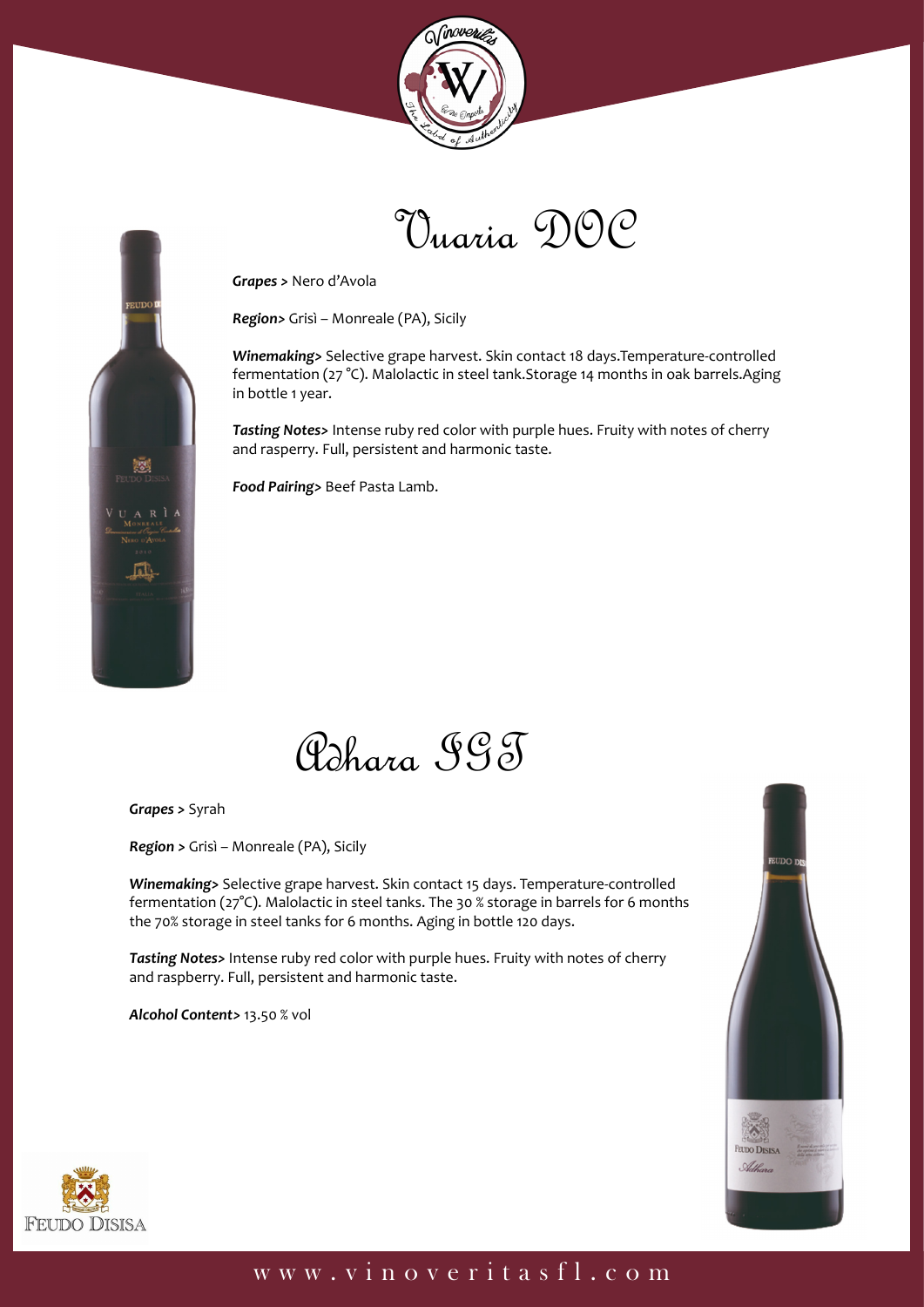



**FEUDO DISISA** 

**GRANMASSENT** 

# Gran Massenti Perricone DOC

*Grapes >* Perricone

*Region>* Grisì – Monreale (PA), Sicily

*Winemaking>*Selective grape harvest. Skin contact 15 days. Temperature-controlled fermentation (27°C). Malolactic in steel tanks. Storage in barrels for 10 months in steel tanks for 6 months. Aging in bottle 60 days.

*Tasting Notes>* Intense ruby red color with purple hues. Fruity with notes of cherry and raspberry. Full, persistent and harmonic taste.

*Food Pairing>* Beef Pasta Lamb.

*Alcohol Content>* 14.00% vol



*Grapes >* Syrah (50%), Merlot (25%), Cabernet Sauvignon (25%)

*Region >* Grisì – Monreale (PA), Sicily

*Winemaking>* Selective grape harvest. Skin contact 18 days. Temperature-controlled fermentation (27 °C). Malolactic in steel tank. Storage 14 months in oak barrels. Aging in bottle 1 year

*Tasting Notes>* Intense ruby red color with purple hues. Fruity with notes of cherry and rasperry. Full, persistent and harmonic taste.

*Food Pairing>* Beef Pasta Lamb

*Alcohol Content>* 14.00 % vol



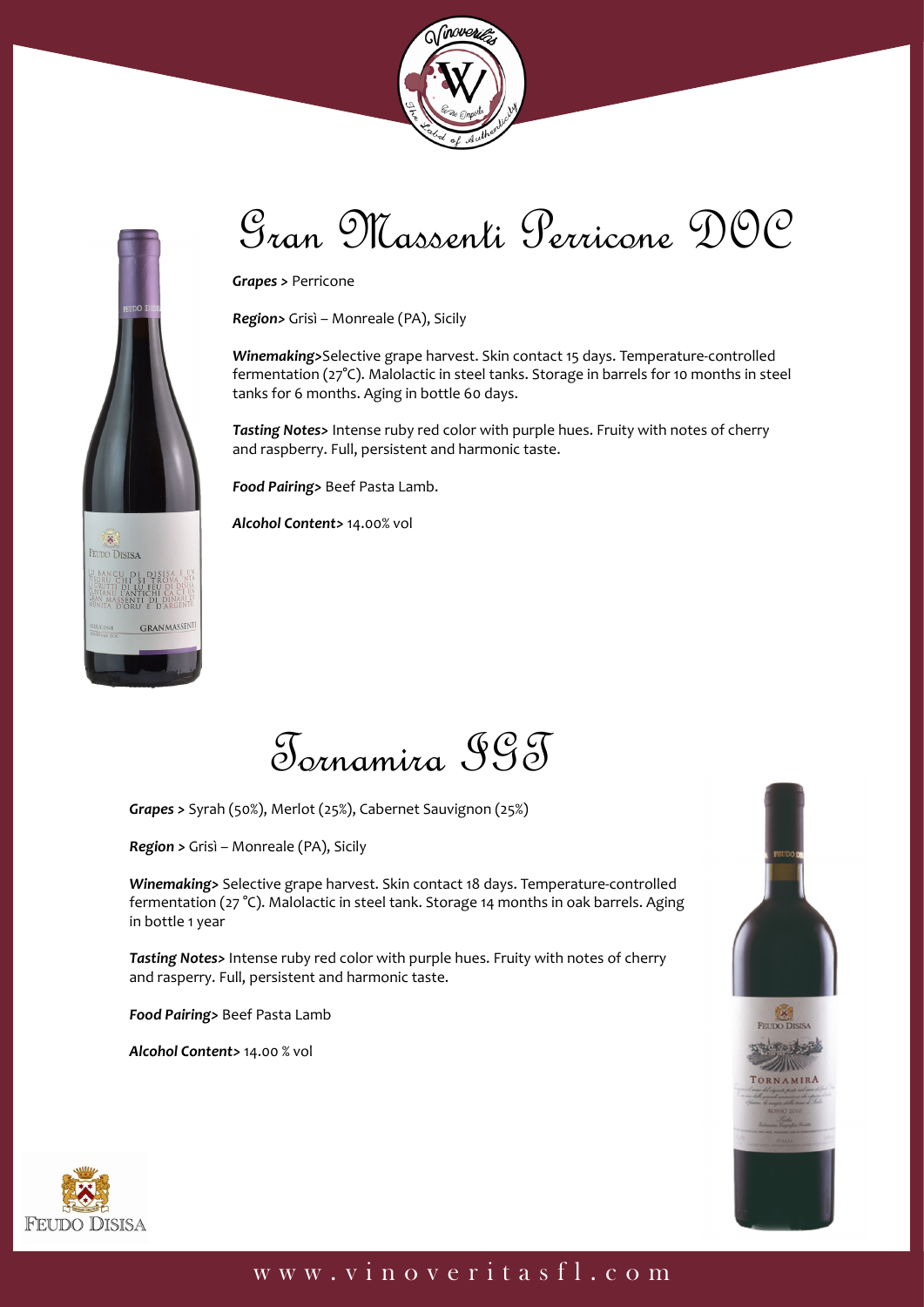

Krysos IGT

*Grapes >* Grillo

*Region>* Grisì – Monreale (PA), Sicily

*Winemaking>* Selective grape over maturation harvest. Temperature-controlled fermentation (15-18°C). Storage in steel tanks for 1 year. Aging in bottle for 1 year.

*Tasting Notes>* Amber color. Fruity with notes of honey and figue. Very persistent, harmonic.

*Alcohol Content>* 14.00% vol

# Nero d'Avola IGP

*Grapes >* Nero d'Avola

**FEUDO DISIS KRYSOS** 

*Region >* Grisì – Monreale (PA), Sicily

*Winemaking>* Selective grape harvest. Skin contact 15 days. Temperature-controlled fermentation (27°C). Malolactic in steel tanks. The 30 % storage in barrels for 6 months the 70% storage in steel tanks for 6 months. Aging in bottle 120 days.

*Tasting Notes>* Intense ruby red color with purple hues. Fruity with notes of cherry and raspberry. Full, persistent and harmonic.

*Food Pairing>* Beef, Pasta, Lamb.

*Alcohol Content>* 13.00 % vol